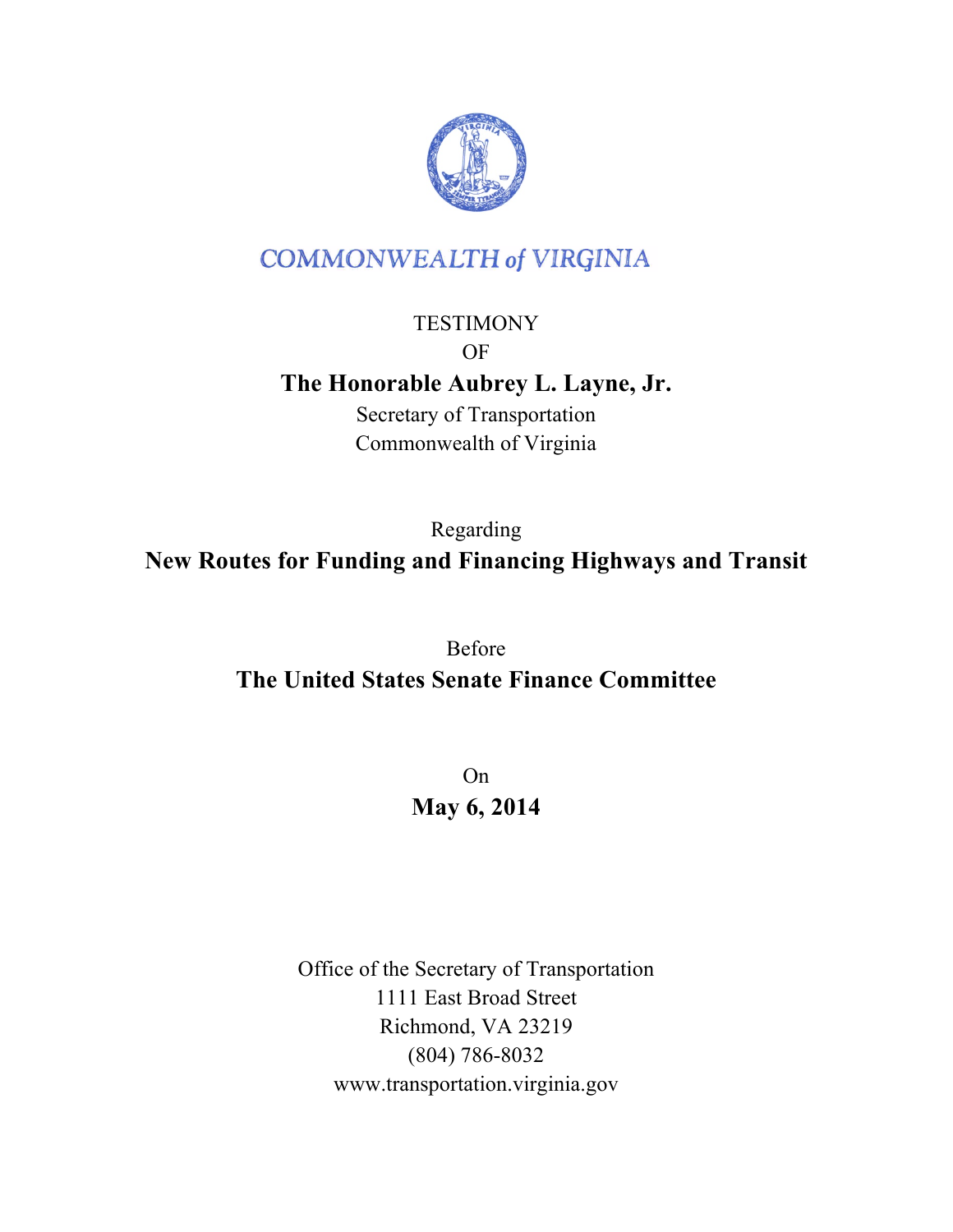#### **Introduction**

Chairman Wyden, Ranking Member Hatch, Senator Warner and other members of the Senate Finance Committee, thank you for the opportunity to provide input on the importance of sustaining and increasing federal investments in surface transportation infrastructure. My name is Aubrey L. Layne, Jr., and I serve as the Secretary of Transportation for the Commonwealth of Virginia. My testimony today addresses the implication of the pending insolvency of the Highway Trust Fund and the lack of a fullyfunded, long-term surface transportation bill on the Commonwealth of Virginia.

Over the last 18 months, there have been numerous witnesses before Congressional committees and reports from the Congressional Budget Office and the United States Department of Transportation that detail the dire state of the federal Highway Trust Fund. For those reasons, I will not discuss in detail the financial status of the Trust Fund, except to say that a significant infusion of revenue is necessary to avert negative balances in the near future.

Prior to being appointed by Governor McAuliffe as Virginia's Secretary of Transportation, I served former Governors Kaine and McDonnell as a member of the Commonwealth Transportation Board for five years. I also served on the Chesapeake Bay Bridge Tunnel Commission for five years, most recently as Chairman of the Board. In these positions I was involved in several major public-private partnership projects. I have had a successful professional 30-year business career serving, as President of a large retail company, and President and Principal Broker for one of the largest privately owned multifamily real estate companies in the Mid-Atlantic region where I was responsible for all operations and financing activities. I began my professional career as an auditor and certified public accountant for KPMG after graduating from the University of Richmond with a degree in accounting. I also hold a master's degree in business administration from Old Dominion University.

As Secretary of Transportation, I oversee the Commonwealth's seven transportation agencies – the Virginia Department of Transportation, the Department of Rail and Public Transportation, the Virginia Port Authority, the Department of Motor Vehicles, the Virginia Department of Aviation, the Virginia Commercial Spaceflight Authority and the Motor Vehicle Dealer Board. Collectively, these agencies employ more than 9,700 staff and have a combined annual budget in excess of \$5.7 billion.

I am also the chairman of the Commonwealth Transportation Board. This Board administers, distributes, and allocates funds in the Commonwealth's Transportation Trust Fund, which provides funding for surface transportation capital improvements and maintenance activities.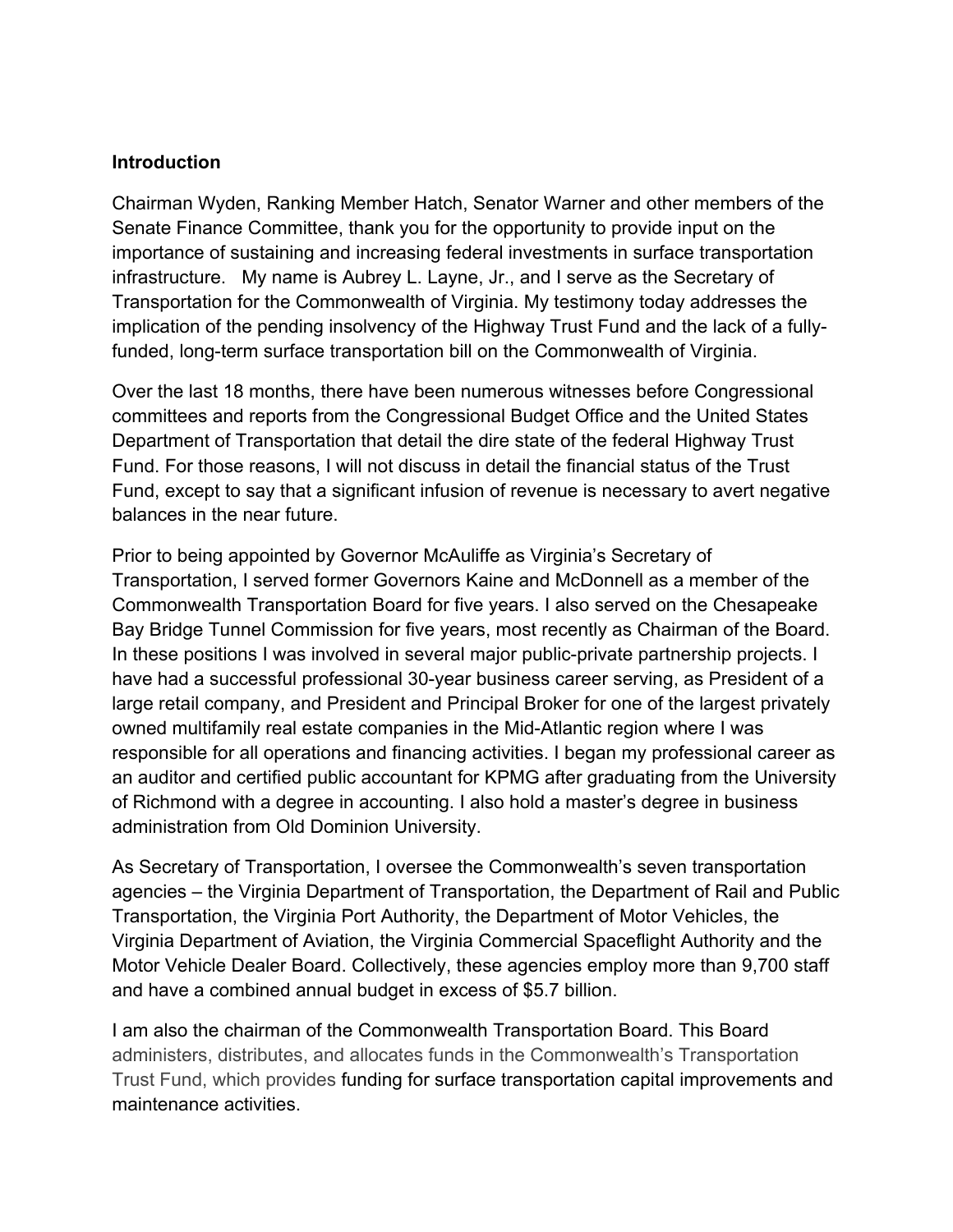#### **Guiding Principles**

Before I outline Virginia's transportation program and the importance of the federal-aid program to the Commonwealth, there are a few key points I would like to highlight.

- The federal government has and should continue to have a strong role in surface transportation. Transportation infrastructure is critical for the movement of commerce – both people and goods. Investments made today by transportation agencies will improve the ability of people to participate in the economy.
- While states like Virginia are stepping up and raising revenues, states can only do but so much. States, MPOs and transit agencies need a strong and reliable federal partner to help address pressing transportation needs like state of good repair and congestion mitigation.
- The solutions to resolve the federal surface transportation needs must be longterm and address all modes of surface transportation – highways, transit and rail. There needs to be discussion about growth in the program – patching the hole is only a short-term solution.

#### **Virginia's 2013 Revenue Package**

Virginia has struggled with solving its transportation funding situation for a number of years. There have been a number of proposals advanced in fits and starts that were intended to address the problem for the long-term but ultimately fell short. These include the Virginia Transportation Act of 2000, the 2002 regional sales tax referendums, House Bill 3202 in 2007 and other packages that were not enacted.

As you may know, last year a major revenue package that will provide long-term benefits was enacted. It was the first of its kind in 27 years. This package was passed by a Republican-led General Assembly and Republican Governor who worked across the aisle with Democrats. The final bill contains a number of provisions and represents a compromise by all sides. While no one was happy with all of the provisions in the bill in its final form, it passed both chambers of the legislature with close to a two-thirds majority.

The bill modifies a number of statewide taxes. First, the bill eliminated the 17.5 cents per gallon tax on gas and diesel and replaced it with a sales tax, 3.5% on gas and 6% on diesel. This ultimately represented a cut in the gas tax. To ensure that a certain amount of revenues would be generated from the sales tax on fuel, a "legislative floor"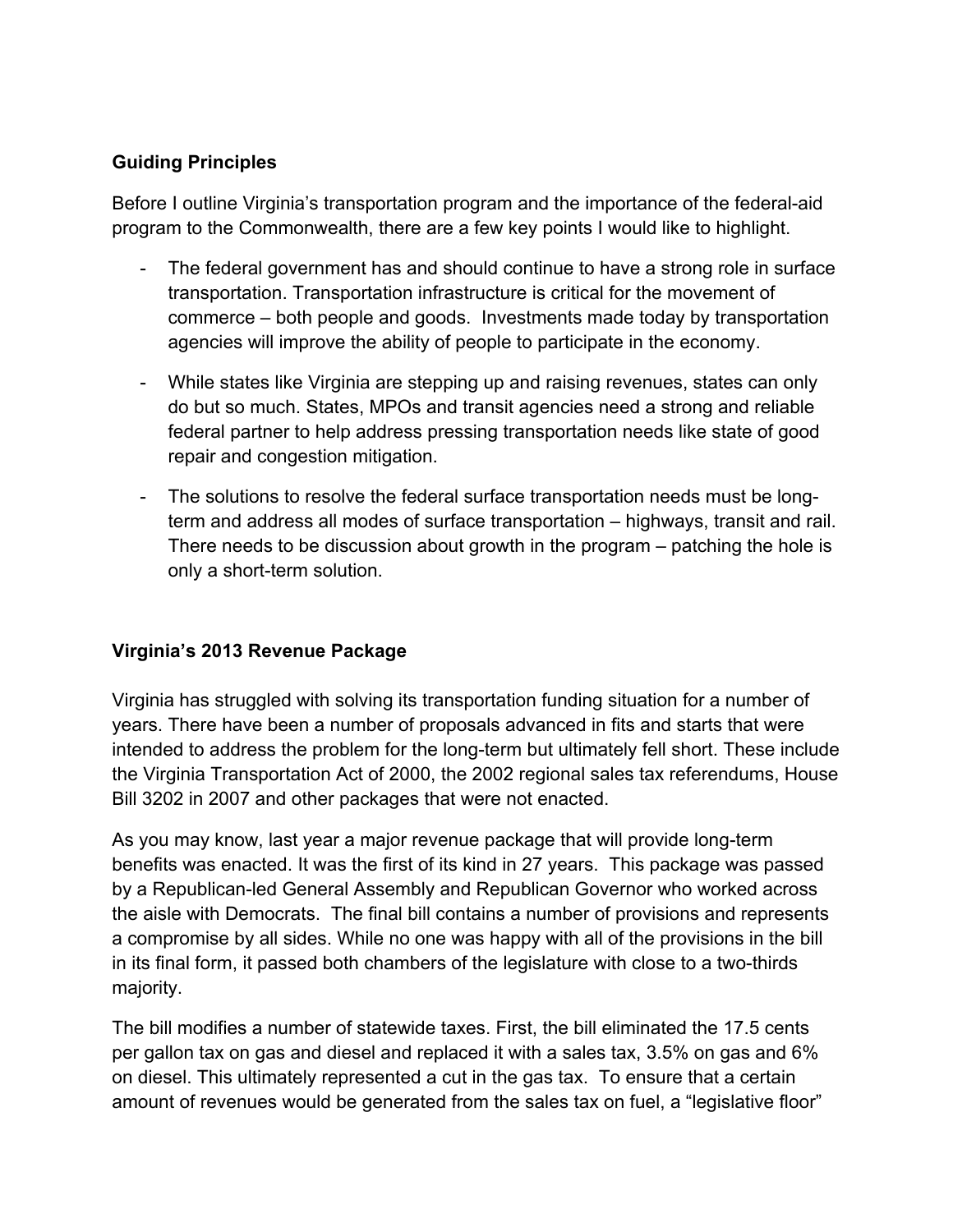for the wholesale price of gas and diesel was established for the basis of determining the sales tax on gas and diesel. This provision has turned out to by very important, as the current wholesale price of gas is approximately 60 cents less than "legislative floor" price.

The package also raised two existing sales taxes to support transportation. The statewide retail sales tax was raised by 0.3%, with 0.125% being dedicated transportation improvements and 0.175% to support the maintenance and operations of the highway network. In addition, it raises the motor vehicle sales tax by 1.15% over a period of three years. These two sources represent the bulk of the new statewide revenues generated by this package.

A portion of the existing retail sales tax is transferred from the General Fund to the dedicated transportation fund over a 4-year period. The amount to be transferred was to be up to 0.175% sales tax, however the 0.075% was contingent upon the Congress passing the Marketplace Fairness Act. At this time only 0.1% has been transferred.

The bill also establishes a structure by which if Congress enacts the Marketplace Fairness Act a majority of the sales taxes collected from online retailers would be dedicated to transportation purposes. Of the total 5.3% state sales tax, 3.05% would be used for transportation. This is significantly more than the existing retail sales tax. In the event that Congress does not enact this legislation, then the sales tax on gas will increase to 5.1% on January 1, 2015.

Lastly, the bill recognizes the importance and more complex needs of Virginia's two largest metropolitan areas – Northern Virginia and Hampton Roads. It imposes additional taxes in these regions that will be controlled and allocated by regional authorities. In Northern Virginia the bill increases the retail sales tax by 0.7%, imposes a grantor tax of \$0.15 per \$100 of assessed value on real estate transfers, and imposes a 2% transient occupancy tax on hotel rooms. In Hampton Roads, the bill imposes a 0.7% retail sales tax and a 2.1% sales tax on gas. While not discussed as much, the new taxes in the regions will generate more revenue for transportation improvements than the statewide tax increases.

#### **Virginia's Transportation Program**

Virginia has a multimodal Transportation Trust Fund and related accounts that help fund projects to improve all modes of transportation. In fiscal year 2015, these accounts will provide approximately \$1.2 billion for projects in the Commonwealth. The 2015 Transportation Trust Fund revenues are planned to be used as follows: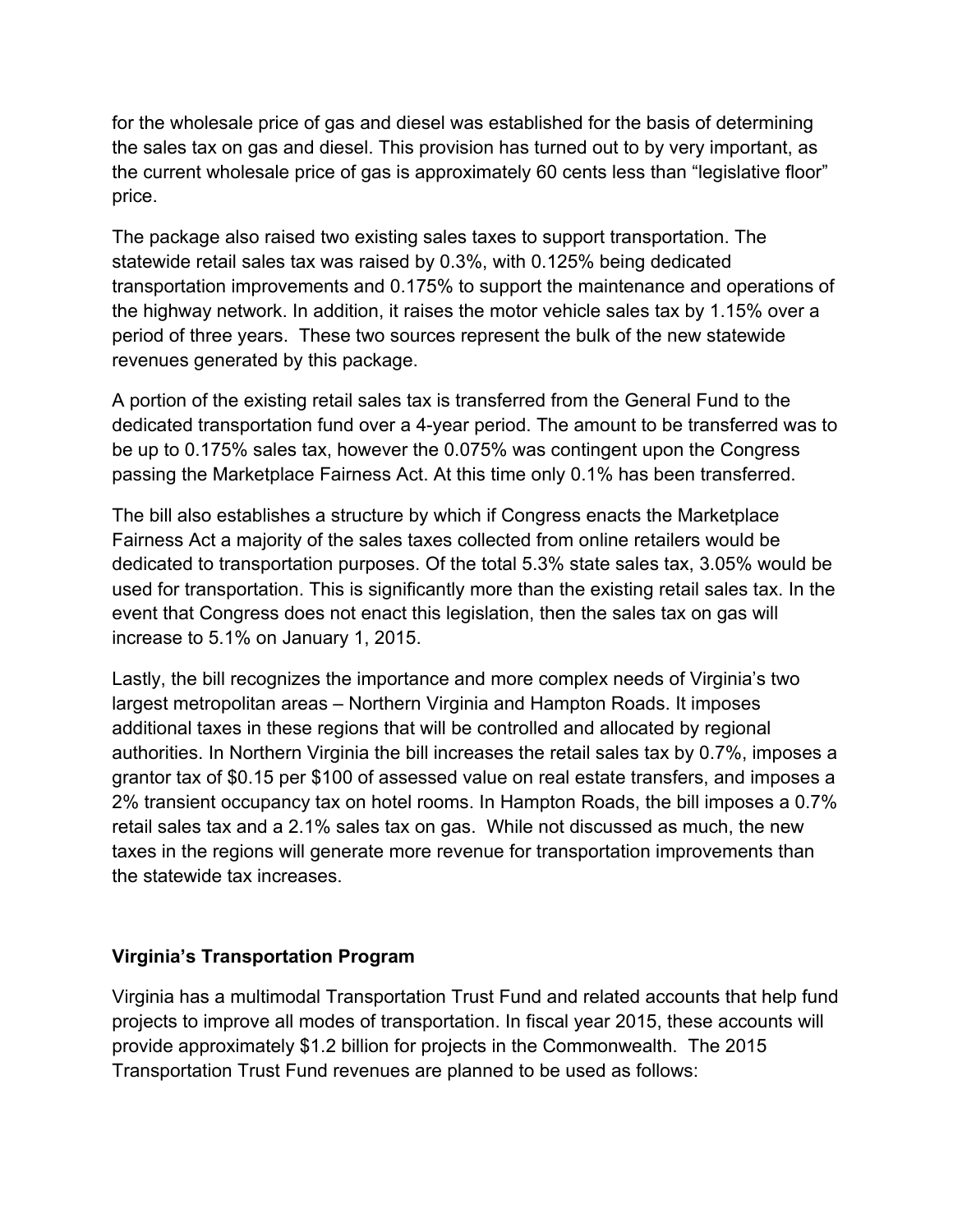- 69% is dedicated for highway construction and capital repair;
- 19.6% is dedicated for transit capital and operating support;
- 6.4% is dedicated for passenger rail capital and operating support, as well as freight rail improvements; and
- 4.9% is dedicated for port and aviation improvements.

In addition to state revenues, the Commonwealth of Virginia aggressively pursues other potential funding and financing options to help improve our transportation system. The following sources and tools have been used over the last four years:

- TIFIA loans;
- Private Activity Bonds;
- Private equity;
- Contributions from local governments;
- Contributions from developers;
- State bonds;
- GARVEE bonds;
- Toll revenues; and,
- Loans and lines of credit from the Virginia Transportation Infrastructure Bank.

The surface transportation funds, other revenues and financing tools are combined with the \$1.1 billion in federal funds to develop the Commonwealth's Six-Year Improvement Program. This Program is updated every June and the current draft of the Fiscal Year 2015 to 2020 Program is \$13.1 billion.

The Program outlines the planned investments of a six-year period. It includes all capital projects receiving funds. Examples include the following:

- \$12.7M project to restore and rehabilitate 11 miles of pavement on I-81 in Shenandoah County;
- \$31.6M freight rail improvement along the Crescent Corridor to add a double track between Nokesville and Calverton in cooperation with Norfolk-Southern;
- \$2B public-private partnership to add capacity to the Midtown Tunnel, extend the MLK expressway and rehabilitate the Downtown Tunnel in Hampton Roads;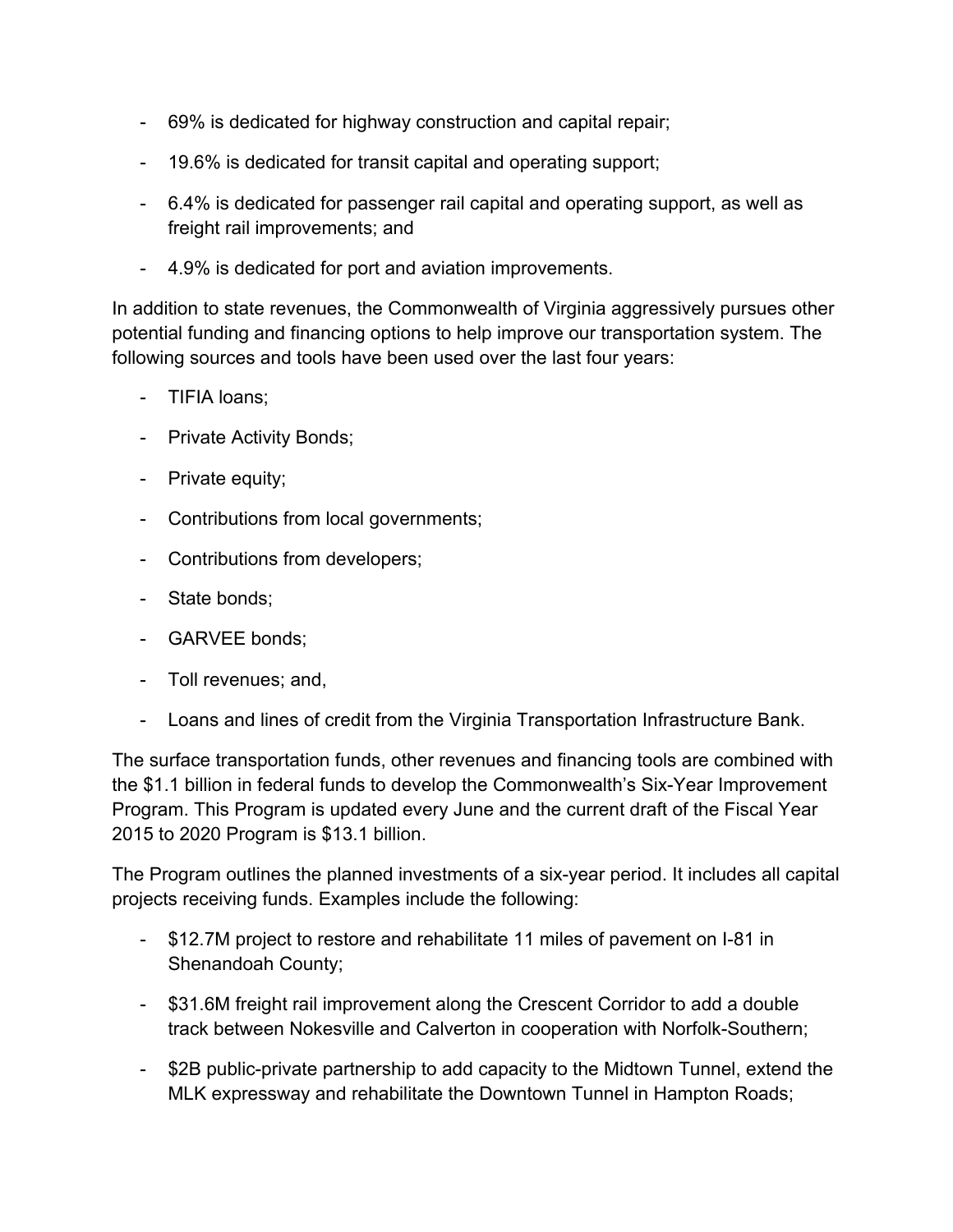- \$25M for the first year of WMATA's momentum program to improve the ability of the system to move more people through its core;
- \$1.2M replacement of the Route 601 bridge over Little Walker Creek in Bland County; and,
- \$95.8M project to extend passenger rail service to the City of Roanoke from the City of Lynchburg, connecting it with the Washington, DC and the entire Northeast Corridor.

#### **Importance of the Federal Program**

Even with all of the efforts and options undertaken by the Commonwealth, our program would not be what it is without our strongest partner – the federal government. Of the \$2.1 billion in revenues available in fiscal year 2015 for transportation capital improvements, more than half comes from the federal government.

As you know, the federal Highway Trust Fund is facing an impending insolvency. Recent reports indicated that the Highway Account may face negative balances as soon as August and the Transit Account shortly thereafter. I want to be clear; if nothing is done to address this situation, the consequences will be dire.

In Virginia we expect the consequences of not shoring up the Trust Fund for fiscal year 2015 alone to be the following:

- 149 bridge replacements will not happen;
- 44 smaller transit systems, mostly in rural Virginia, will not have the funds to continue running;
- Over 350 other projects will ground to a halt; and
- 175 transit vehicles will not be replaced.

This outcome will impact more than 43,000 jobs across Virginia and the country. And these effects would grow over time.

In addition to these direct impacts, many states including Virginia have taken advantage of the tools provided by Congress to help advance large-scale projects through bonding backed by federal revenues. These bonds known as GARVEE are sold by a state and are to be paid back through future federal apportionments. If those apportionments are not provided then states are faced with the tough choice of canceling other projects to re-direct state revenues to pay debt service or defaulting on the bonds. States entered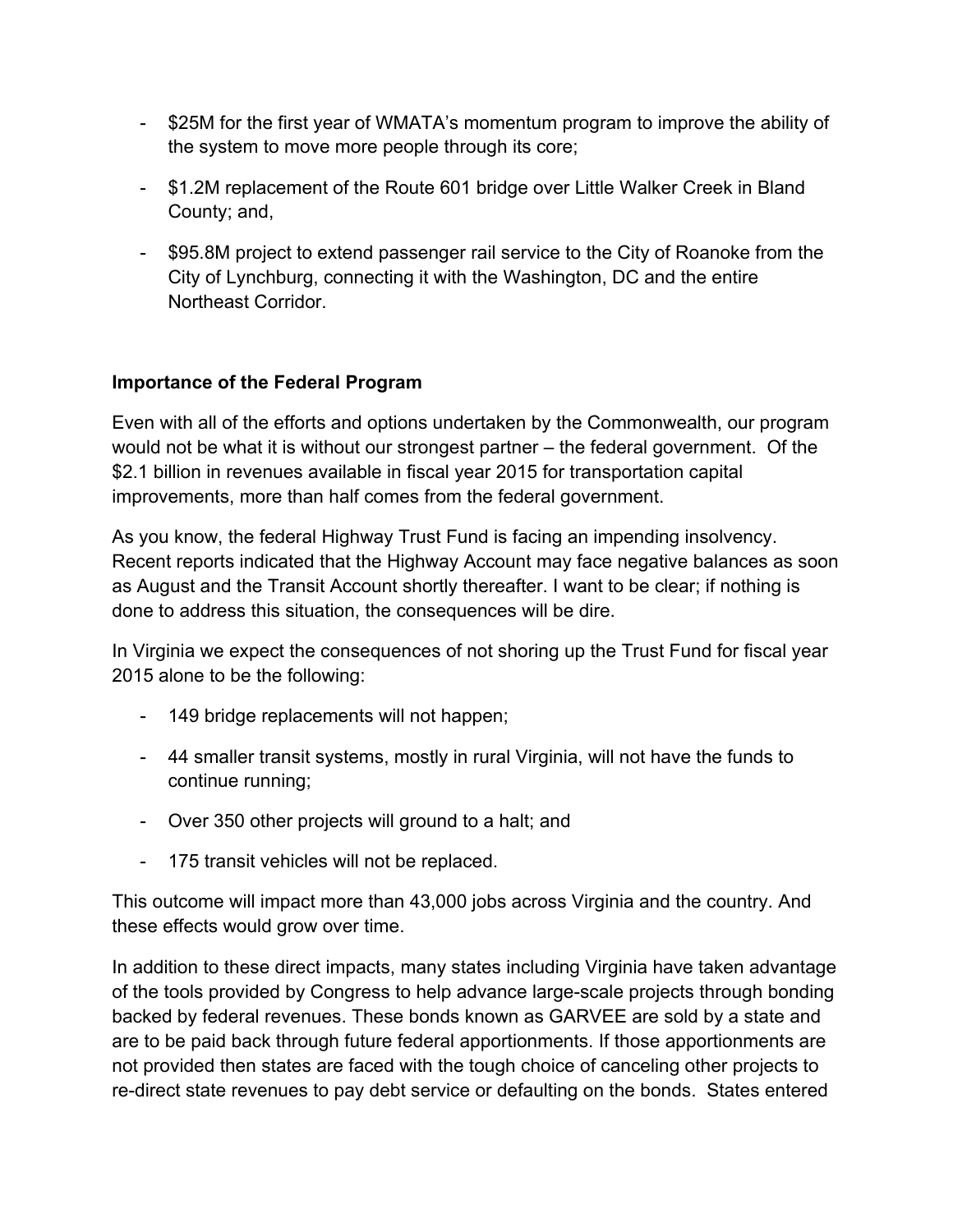into these arrangements based on an understanding that future federal funds would be available.

Congress must act to shore up the federal Trust Fund. The solutions should address all modes of surface transportation, increase revenues and be long-term. The options on how this can be accomplished have been discussed at length so I will not outline them here.

The Commonwealth of Virginia will support pragmatic solutions to address this problem. The specific option of how to best address the problem should be selected by members of this Committee and other members of Congress.

I would like to note that the Trust Fund is not the only pending issue we face with regards to federal support for surface transportation. There are several key programs that are not currently included in the Trust Fund and must go through the annual appropriations process instead.

- The TIGER grant program has helped several key projects in the Commonwealth. It supported a TIFIA loan to advance the \$1 billion I-95 Express Lanes project, provided \$12 million to extend the life by 50 years of two structurally deficient bridges on I-64 in rural Alleghany County, and provided funds to build the first bus-rapid transit system in Virginia.
- Virginia partners with Amtrak to provide intercity passenger rail service to 23 communities across the Commonwealth. The lack of a federal partner for capital improvements hinders the ability of Virginia to expand service and meet the needs of our communities, many of which are losing air service and need connections to other parts of the Country.
- The New Starts grant program helps communities expand transit and leverages federal resources. The Dulles Rail project – arguably the most important project in Virginia and one of the largest construction projects in the country at more than \$5 billion – would not be under construction without this program. Nor would my home region of Hampton Roads have its first rapid transit line – the Tide. The New Starts program provided \$75 million to bring this project to fruition.

Unfortunately these programs are at risk each year and states do not know whether they will be funded in a given year. The certainty that is often discussed for the highway and transit formulas is just as important for these programs, though I find these programs are often left out of the discussion. Dedicated funding for these programs would help provide much needed certainty.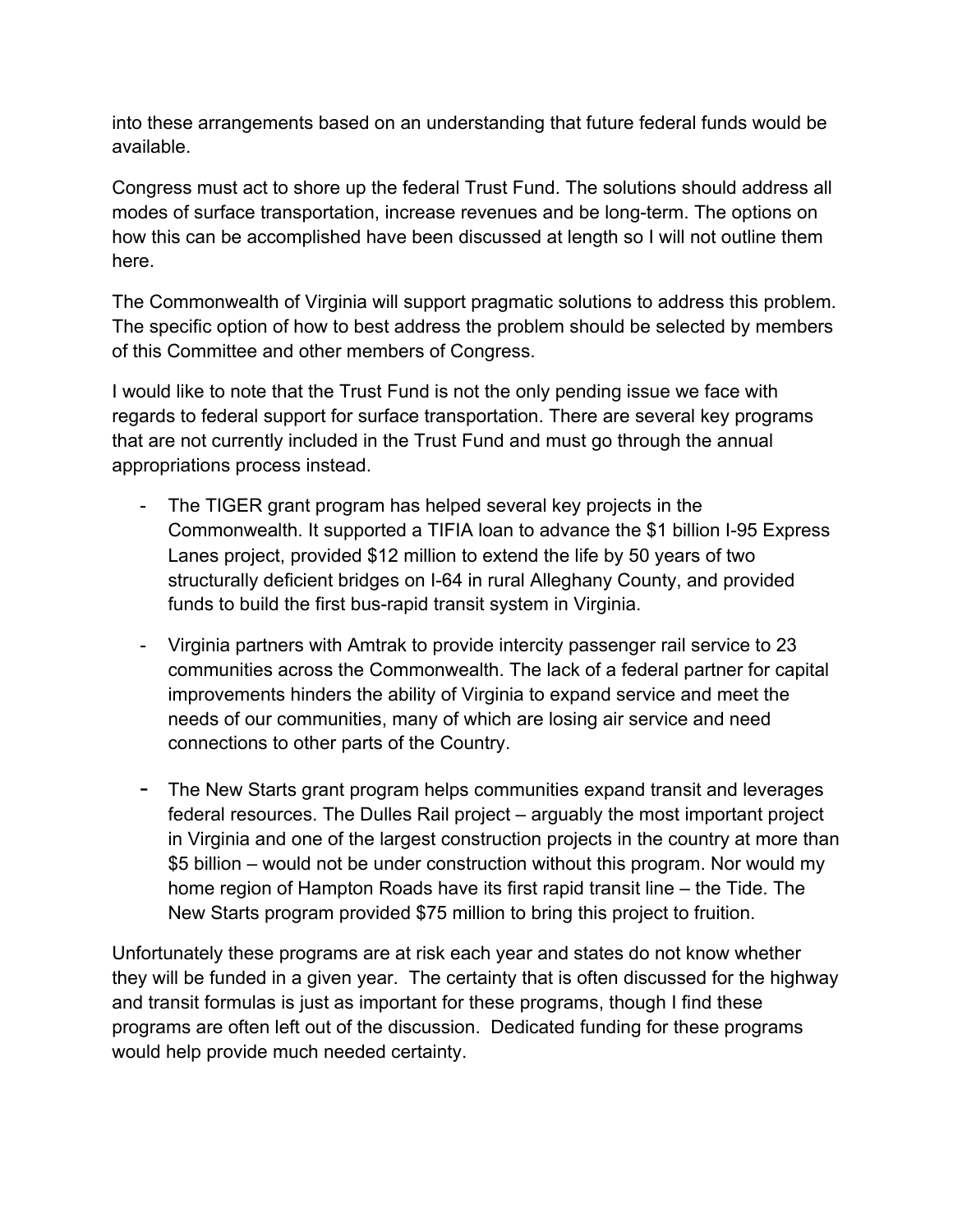I understand there has been and continues to be a debate regarding the role of the federal government in transportation investments. As you consider these questions, I ask that the members of this Committee remember that transportation is not an end unto itself. We make investments to accomplish outcomes. A focus on whether an investment is on a particular road system or mode is not appropriate. People and goods move on all modes of transportation – not a particular road system or mode.

The focus should be on how an investment using federal funds achieves the desired outcomes. From my perspective the desired outcomes of transportation investments should be to support economic growth by more efficiently moving people and goods, and improving the ability of people to participate in the economy. At the end of the day, transportation is the backbone of our economy and investments should be considered through that aperture.

#### **Demonstrating Public Benefit**

Money alone is not the answer. There are many needs and the needs will always exceed resources. To be prudent stewards of the taxpayer funds, transportation agencies have a responsibility to ensure they can demonstrate benefit and results to the public from their investments.

The last federal reauthorization proposal, Moving Ahead for Progress in the 21<sup>st</sup> Century, started the transition towards a performance-based system. It requires states to establish targets for future performance in several areas and track performance made towards those targets.

We applaud these efforts and will take further steps in Virginia. This past legislative session, at the direction of Governor McAuliffe, I worked with the Speaker of the Virginia House of Delegates, William Howell, and other members of the House and Senate to develop legislation that will implement significant reforms for the programming of transportation funds.

The proposal signed by Governor McAuliffe requires the Commonwealth Transportation Board to develop a statewide prioritization process for capacity expansion projects. The process will establish criteria for congestion mitigation, economic development, accessibility, safety and environmental quality that will be used to rate projects. The Board will use this process to select projects for funding in our Six-Year Improvement Program.

We believe a commitment to transparency and performance is paramount. Our statewide prioritization process when up and running will help citizens of the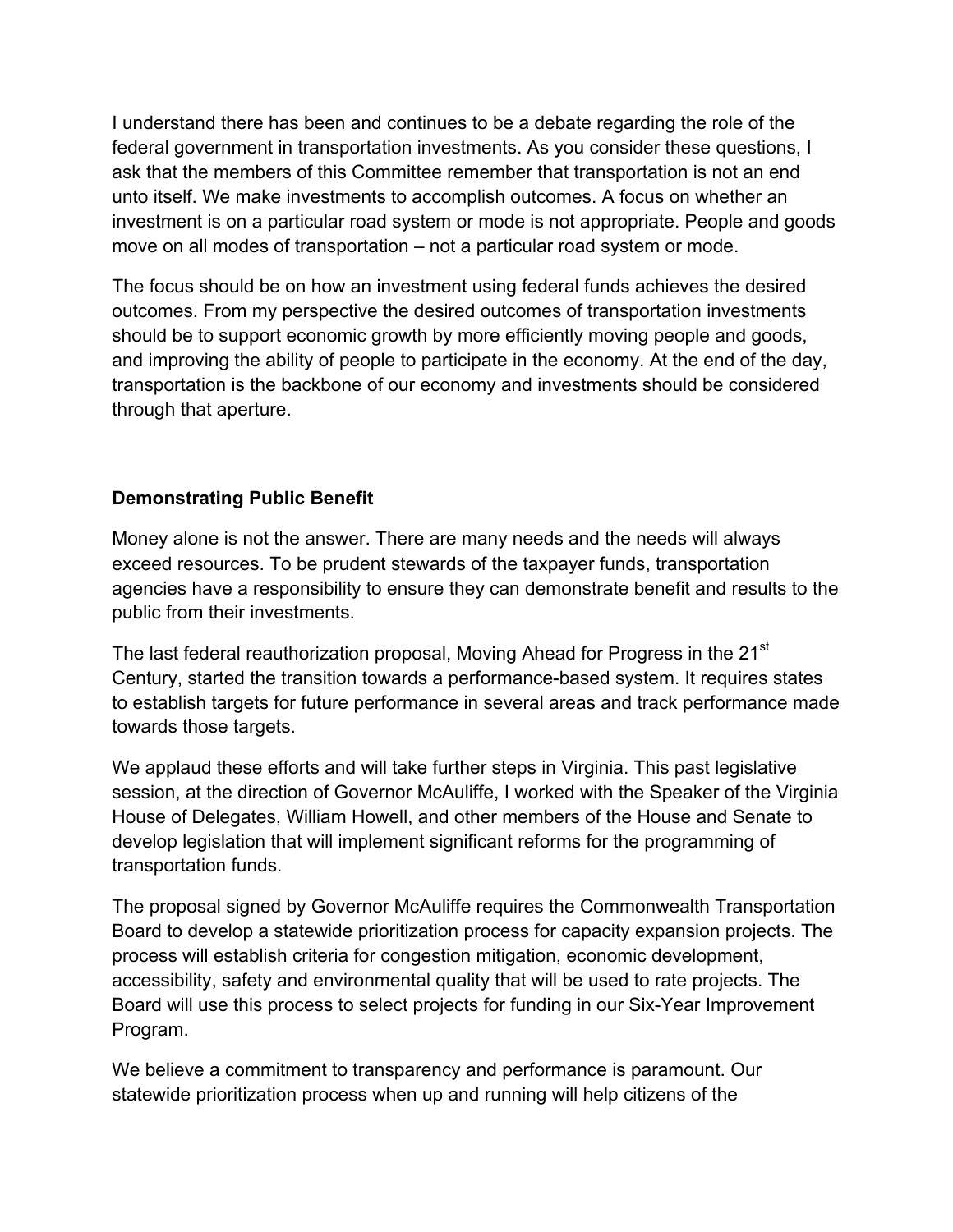Commonwealth understand the benefits they will receive from transportation investments.

#### **Financing Tools and Public Private Partnerships**

As a former businessman, I understand the importance and benefits of having financing and other project delivery tools at your disposal. In Virginia we have used a wide range of financing tools and partnered with the private sector to delivery large scale transportation projects.

Federal tools like TIFIA and private activity bonds are helpful to bring large, complex projects to completion. Since 2005, Virginia has received the benefit of more than \$1.4 billion in TIFIA. In 2011 an Office of Transportation Public-Private Partnerships was established to allow the Commonwealth to better partner with the private sector on projects. For this reason, I support proposals like Senator Warner's BRIDGE Act. These additional tools would help us advance projects moving forward.

However, I want to address a misconception that I have heard expressed by some. Financing and public-private partnerships are not silver bullets and cannot address many of the pressing transportation needs faced today. In fact without sustainable funding, states cannot take advantage of financing tools and would be unable to partner with the private sector.

The major benefit of public-private partnerships is the transfer of risk from the public to private partners and the private sector must be rewarded for taking on that risk. While this is possible for large-scale projects like the 495 Express Lanes in Northern Virginia, it will not work to reconstruct aging pavements on Interstate highways.

It is also important to remember that there are two "P"s before partnership in P3s – public and private. Without public sector funding the risk is too high to attract private investment. An often cited example of a successful P3 deal is the already mentioned 495 Express Lanes. However, in the initial deal only \$348M of the \$1.9 billion price tag did not involve some form of public support. The funding for deal is as follows:

- \$495 million in federal highway trust fund and state funds;
- \$589 million in TIFIA loans, publicly subsidized loans with favorable terms;
- \$589 million in private activity bonds, publicly subsidized bonds through tax breaks provided to bond holders; and,
- \$348 million in private equity.